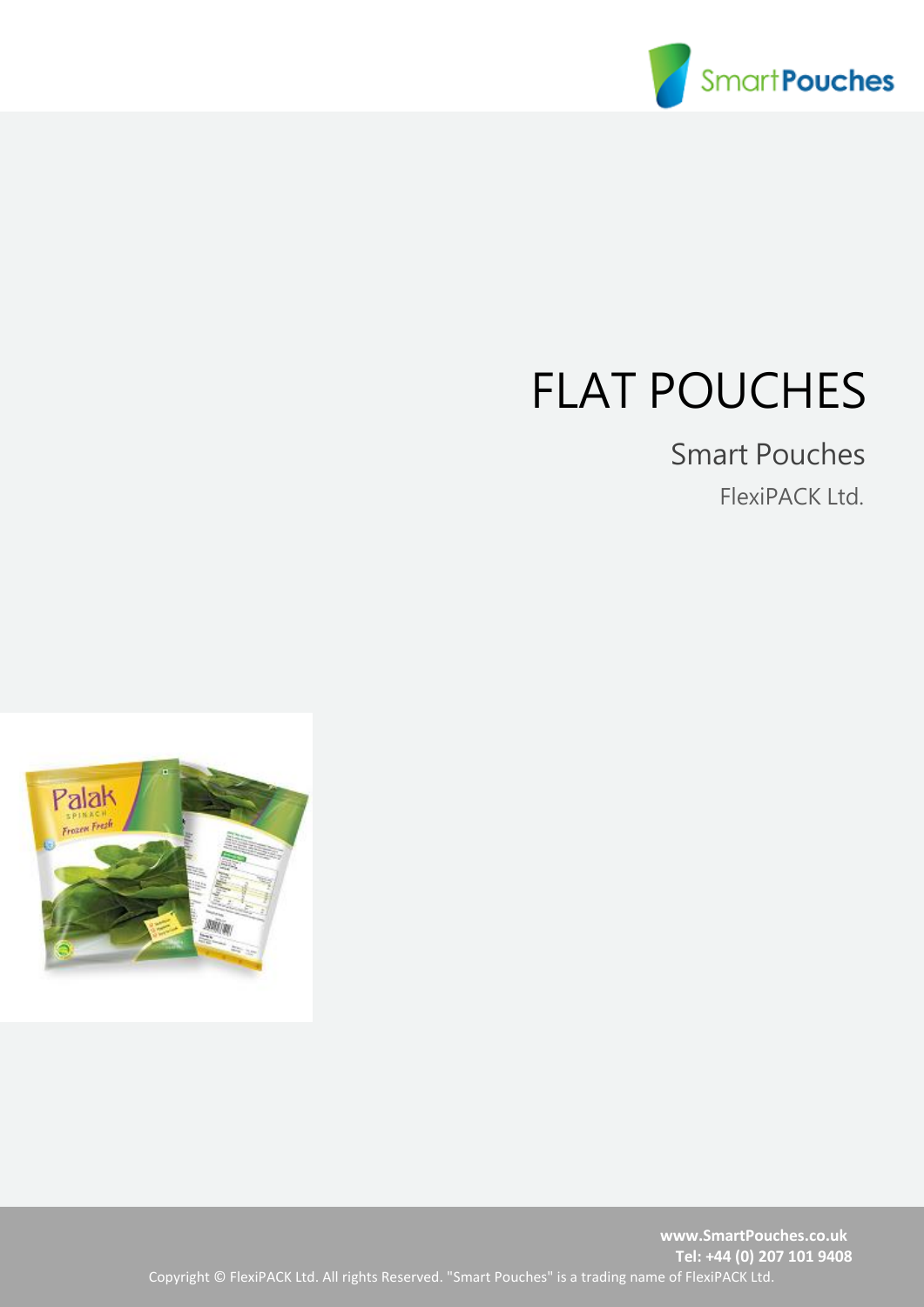

## Overview

A flat pouch is the perfect solution for efficient and economical packaging. The simplicity of flat pouches ensures that minimal effort is required to package and seal pouches, which save more time and money. Flat pouches have no gussets or folds and can be side welded or bottom sealed.



- $\checkmark$  Flat pouches are available in different materials, sizes, seals and shapes; these pouches provide great packaging alternatives and benefits.
- $\checkmark$  Flat pouches can be customised to suit your needs of any products.
- $\checkmark$  If one is looking for simple and inexpensive packaging solutions, flat pouches, also known as pillow packs are perfect.
- They are used extensively for food and non-food industries.



## Types of Flat Pouches

The flat pouches are available in different seals and sizes, with diverse features and options (Add-ons). Some of the flat pouch types include: Pillow (Back or T-seal), Four-Side Sealed and Three-Side Sealed Pouches. There are some special application flat pouches available too like Vacuum and Retort Flat Pouches.